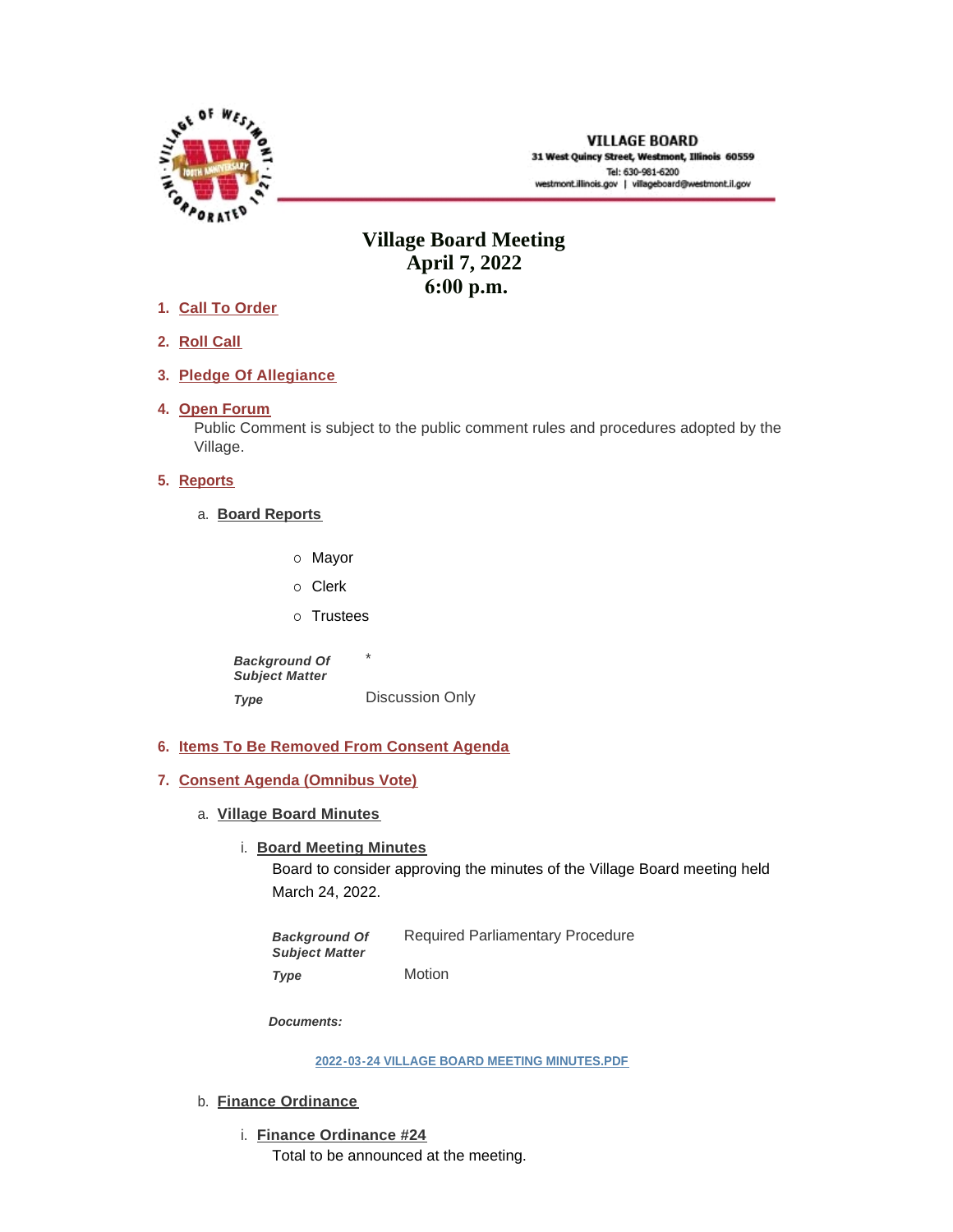\* Motion *Background Of Subject Matter Type* 

- **Purchase Orders** c.
	- **Purchase Orders** i.

There are no additional purchase orders for this meeting.

\* Motion *Background Of Subject Matter Type* 

**Total Of Purchase Order And Finance Ordinance #24** d. Total to be announced at the meeting.

\* **Motion** *Background Of Subject Matter Type* 

#### **Proclamation - National Volunteer Week** e.

Board to consider a proclamation to declare April 18 - 24, 2021 as National Volunteer Week.

\* Proclamation *Background Of Subject Matter Type* 

*Documents:*

#### **[2022 VOLUNTEER WEEK PROCLAMATION.PDF](https://westmont.illinois.gov/AgendaCenter/ViewFile/Item/8547?fileID=12732)**

**Proclamation - National Telecommunicators Week** f.

Board to consider a proclamation to declare April 10 - 16, 2022 as National Telecommunicators Week.

\* Proclamation *Background Of Subject Matter Type* 

*Documents:*

**[2022 TELECOMMUNICATIONS WEEK PROCLAMATION.PDF](https://westmont.illinois.gov/AgendaCenter/ViewFile/Item/8546?fileID=12731)**

- **Unfinished Business 8.**
- **New Business 9.**
	- **Increase In Available Massage Establishment Licenses** a.

Board to consider an ordinance increasing the number of available massage establishment licenses by one (1) for Erdene L.L.C. d/b/aPacific Clinical Massage Therapy at 333 W. 63rd Street Westmont.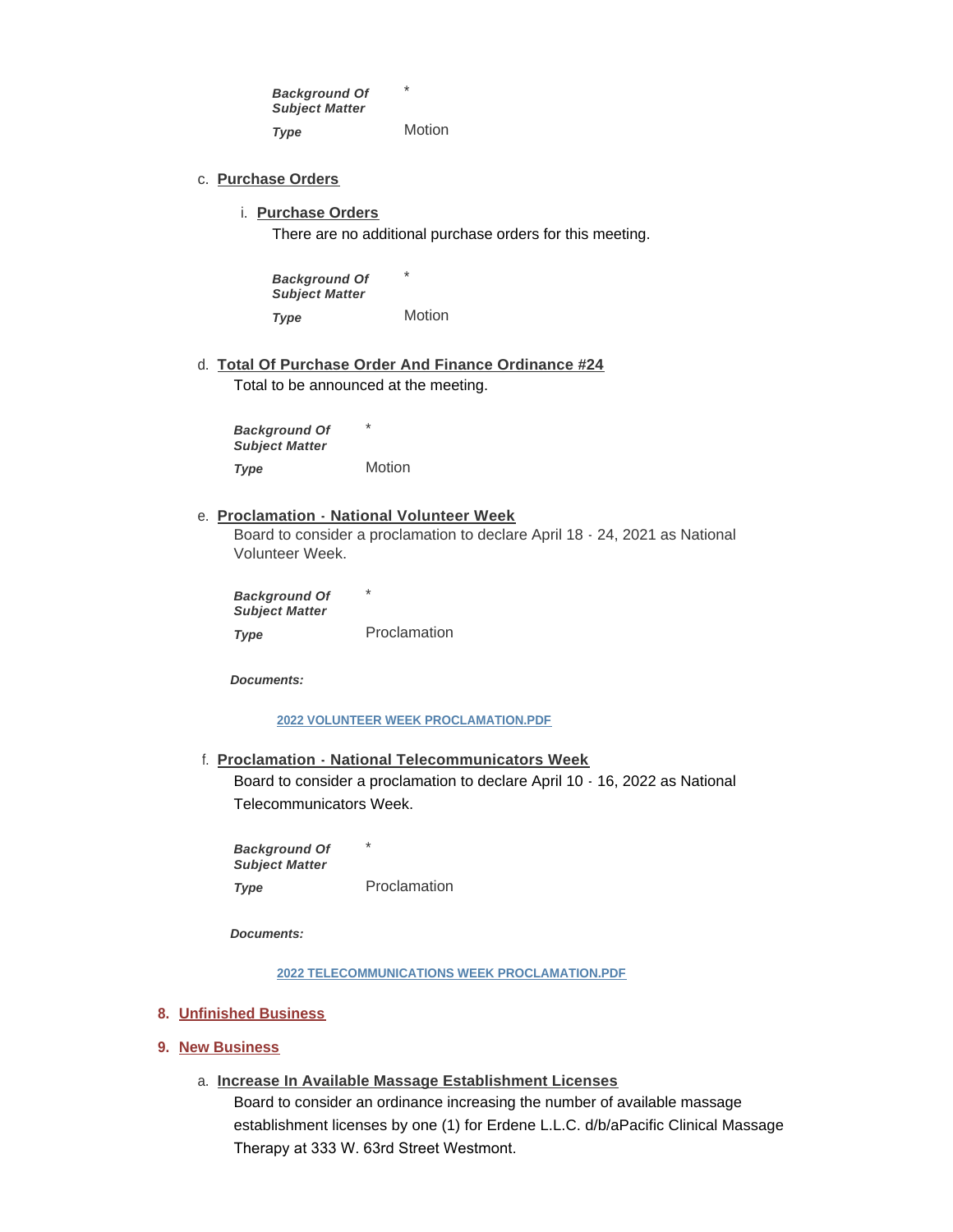| <b>Background Of</b><br><b>Subject Matter</b> | Erdene L.L.C. d/b/a Pacific Clinical Massage Therapy, 333 W.<br>63rd Street has submitted an application for a massage<br>establishment license. They are proposing a salon<br>using/performing medical, sports, and deep tissue massage<br>therapies. |
|-----------------------------------------------|--------------------------------------------------------------------------------------------------------------------------------------------------------------------------------------------------------------------------------------------------------|
| <b>Additional</b><br><b>Background</b>        | A background review on Erdene L.L.C. and it's owner has been<br>conducted and nothing was located that would prevent the<br>issuance of a massage establishment license to Erdene L.L.C.<br>d/b/a Pacific Clinical Massage Therapy.                    |
| <b>Recommendation</b>                         | Approval                                                                                                                                                                                                                                               |
| <b>Type</b>                                   | Ordinance                                                                                                                                                                                                                                              |

# **B-1 Permit - Tapatio Mexican Grill** b.

Board to consider an ordinance approving a B-1 Development Permit for Tapatio Mexican Grill to operate a restaurant at 11 West Quincy Street.

| <b>Background Of</b><br><b>Subject Matter</b> | Ms. Ana Garcia wishes to open a mexican restaurant offering<br>both dine-in and carry-out. The business has also applied for a<br>liquor license that is under separate review. |
|-----------------------------------------------|---------------------------------------------------------------------------------------------------------------------------------------------------------------------------------|
| <b>Additional</b><br><b>Background</b>        | The restaurant space is currently under construction, as it is a<br>portion of the overall building remodeling that is underway.                                                |
| <b>Type</b>                                   | Ordinance                                                                                                                                                                       |

*Documents:*

# **[11 W QUINCY TAPATIO.PDF](https://westmont.illinois.gov/AgendaCenter/ViewFile/Item/8553?fileID=12821)**

## **B-1 Development Permit - Party Blossom Boutique** c.

Board to consider an ordinance approving a B-1 Development Permit for Party Blossom Boutique to operate a flower, balloon and party supply retailer at 21 W. Quincy Street.

| <b>Background Of</b><br><b>Subject Matter</b> | Ms. Angelica Villegas requests to establish a retail<br>establishment for the sale of flowers, balloons, and other party<br>supplies.   |
|-----------------------------------------------|-----------------------------------------------------------------------------------------------------------------------------------------|
| <b>Additional</b><br><b>Background</b>        | The business will also provide "do-it-yourself" design classes for<br>patrons to create and design custom bouquets and<br>centerpieces. |
| Type                                          | Ordinance                                                                                                                               |

*Documents:*

**[PARTY BLOSSOM BOUTIQUE - B1 LIMITED BUSINESS DISTRICT.PDF](https://westmont.illinois.gov/AgendaCenter/ViewFile/Item/8552?fileID=12824)**

## **Willow Crest Golf Course Redevelopment - 3500 Midwest Road** d.

Board to consider ordinances approving requests from WCW Landowner, LLC, regarding the property at 3500 Midwest Road, Oak Brook, Illinois, 60523, for the following:

> 1. Comprehensive Plan Amendment to redesignate approximately 52.8 acres from Parks/Open Space to Single Family Attached Residential.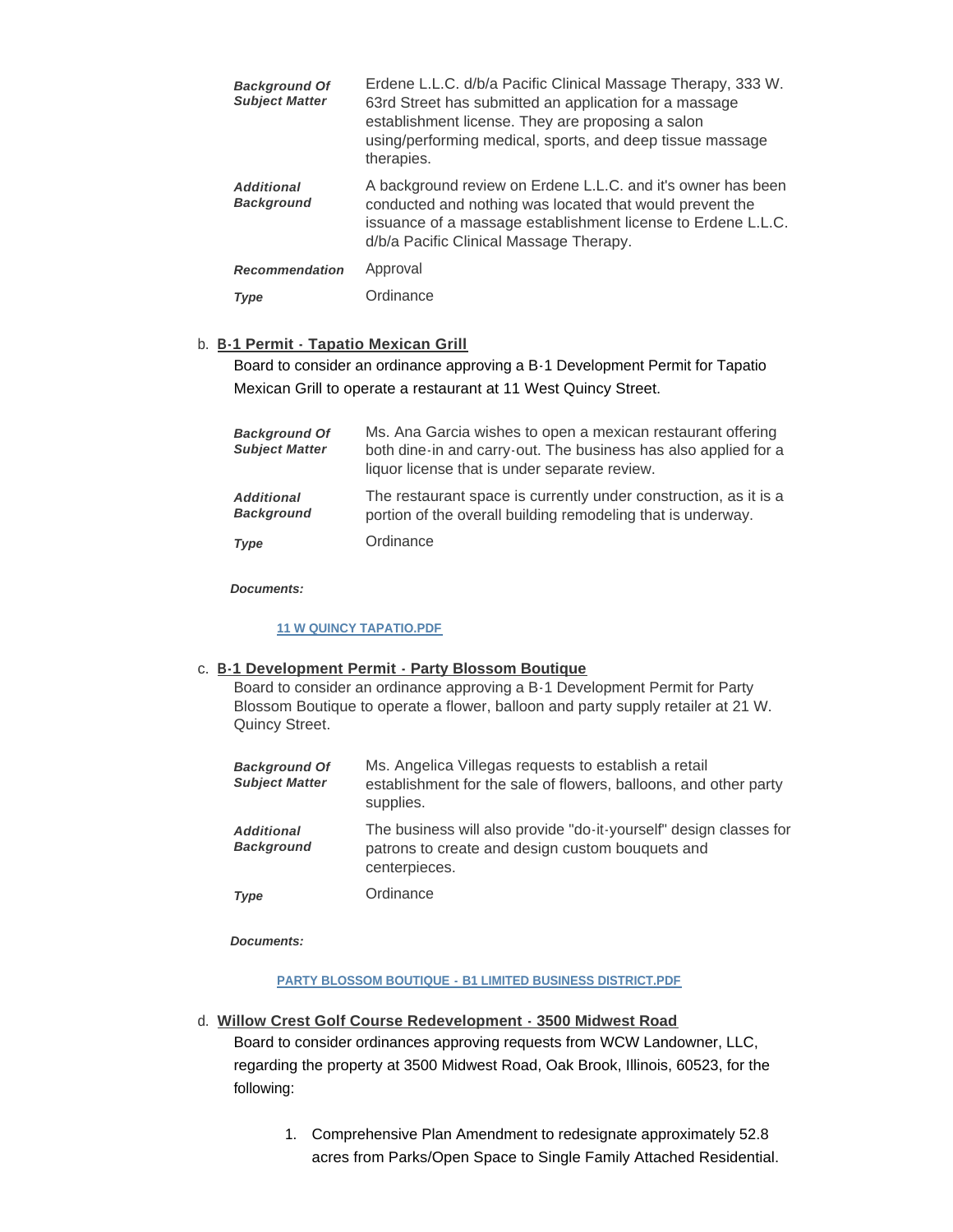- 2. B-3 Special Development District Amendment to remove approximately 52.8 acres from an approved Preliminary and Final Concept Plan.
- 3. Conceptual Preliminary Plat of Subdivision.

| <b>Background Of</b><br><b>Subject Matter</b> | Petitioner requests approval to reclassify approximately half of<br>the existing golf course from open space to residential in<br>preparation for a future rezoning for new residential<br>development.                                              |
|-----------------------------------------------|------------------------------------------------------------------------------------------------------------------------------------------------------------------------------------------------------------------------------------------------------|
| <b>Additional</b><br><b>Background</b>        | At its meeting on March 9, 2022, the Planning and Zoning<br>Commission was split on the recommendation of these items,<br>and item one received a negative recommendation of 2-5. A<br>narrative from the petitioner has been provided to the Board. |
| Type                                          | Ordinance                                                                                                                                                                                                                                            |

#### *Documents:*

**[DRAFT EXCERPT PZC MINUTES 2022-03-09 \(UNAPPROVED\).PDF](https://westmont.illinois.gov/AgendaCenter/ViewFile/Item/8550?fileID=12815) [PETITIONER REQUEST TO THE VILLAGE BOARD.PDF](https://westmont.illinois.gov/AgendaCenter/ViewFile/Item/8550?fileID=12816) [2022-04-07 BOARD MEMO AND SUPPORTING DOCS 3500 MIDWEST.PDF](https://westmont.illinois.gov/AgendaCenter/ViewFile/Item/8550?fileID=12817) [APPLICATION AND MATERIALS.PDF](https://westmont.illinois.gov/AgendaCenter/ViewFile/Item/8550?fileID=12818) [CONCEPTUAL PRELIMINARY PLAT OF SUBDIVISION.PDF](https://westmont.illinois.gov/AgendaCenter/ViewFile/Item/8550?fileID=12819) [CONCEPT PLAN AMENDMENT.PDF](https://westmont.illinois.gov/AgendaCenter/ViewFile/Item/8550?fileID=12820)**

## **Hotel/Motel Grant Request - Lions Club - Spring Fling BBQ** e.

Board to consider a motion awarding a Hotel/Motel Grant request in the amount of \$2,500 to the Westmont Lions for a Spring Fling Red, White, and BBQ event.

| <b>Background Of</b><br><b>Subject Matter</b> | The Westmont Lions Club is requesting Hotel/Motel Grants to<br>assist in the annual Red, White, and BBQ event, which they<br>have received in the past. This event attracts teams and<br>attendees from many other locations. |
|-----------------------------------------------|-------------------------------------------------------------------------------------------------------------------------------------------------------------------------------------------------------------------------------|
| <b>Recommendation</b>                         | The Admin/Finance Committee has historically approved this.<br>Due to this history, and the change in Admin/Finance<br>Committee schedule, this is presented directly to the Village<br>Board.                                |
| Type                                          | Motion                                                                                                                                                                                                                        |
| <b>Budgeted</b>                               | Other                                                                                                                                                                                                                         |
| <b>Budgeted</b><br><b>Explanation</b>         | This is technically in FY 2022-23, but the grants have<br>historically been budgeted and is included in the draft budget.                                                                                                     |

*Documents:*

#### **[HOTEL MOTEL GRANT REQUEST.PDF](https://westmont.illinois.gov/AgendaCenter/ViewFile/Item/8549?fileID=12734)**

## **Lease Agreement - Fire Truck** f.

Board to consider a resolution approving a lease-purchase agreement with PNC Equipment Finance for the lease of Fire Truck.

At the 3/10/22 meeting the Board approved the terms and conditions included in purchasing a fire ladder truck from the manufacturer. The next step in the process is the approval of *Background Of Subject Matter*